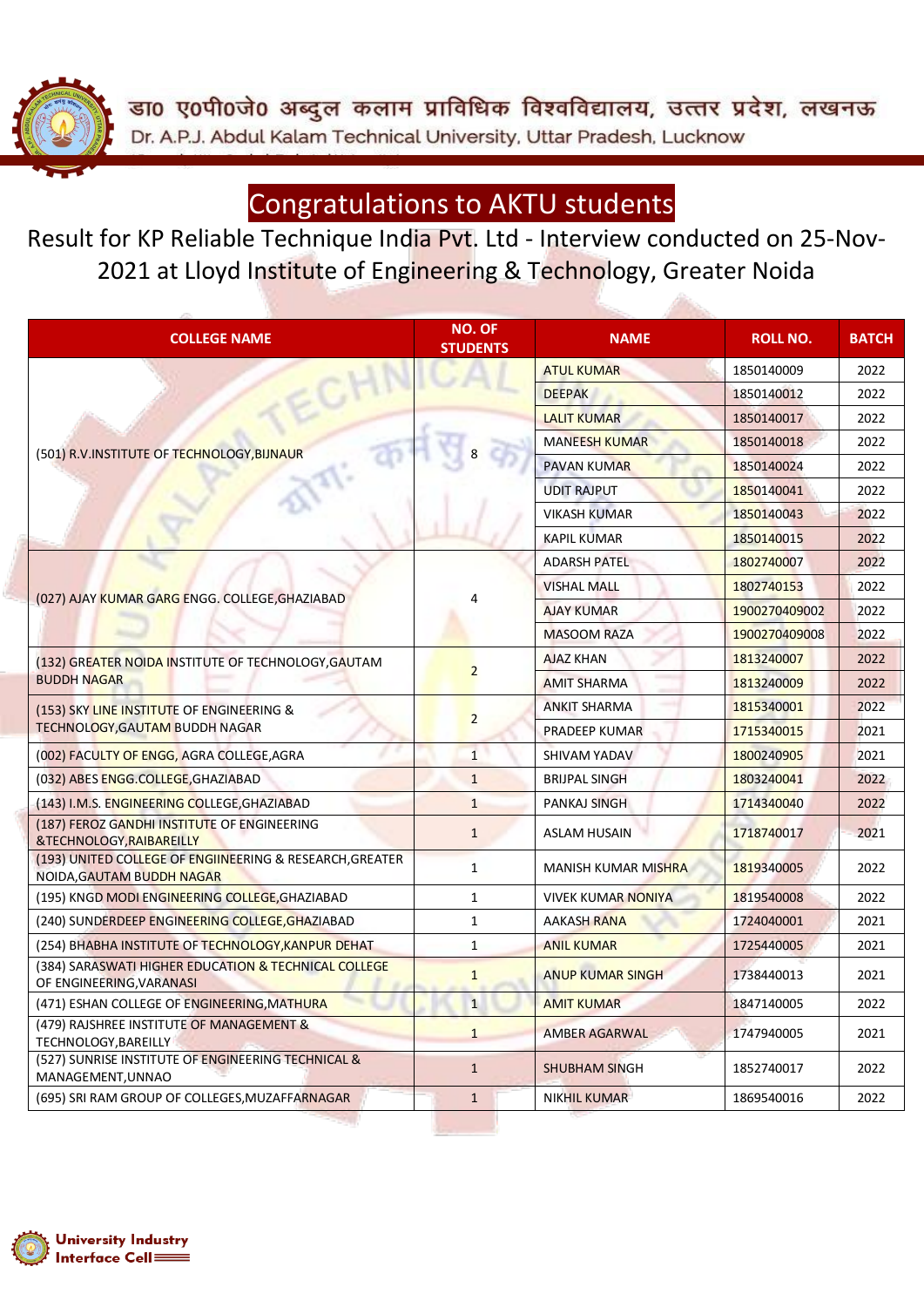Result for KP Reliable Technique India Pvt. Ltd - Interview conducted on 4-Dec-2021at Aligarh College of Engineering & Technology, Aligarh

| <b>COLLEGE NAME</b>                                               | <b>NO. OF</b><br><b>STUDENTS</b> | <b>NAME</b>                | <b>ROLL NO.</b> | <b>BRANCH</b> | <b>BATCH</b> |
|-------------------------------------------------------------------|----------------------------------|----------------------------|-----------------|---------------|--------------|
|                                                                   |                                  | <b>ADITYA KUMAR SINGH</b>  | 1810940001      | <b>ME</b>     | 2022         |
|                                                                   |                                  | <b>DHARMENDRA SINGH</b>    | 1810940006      | <b>ME</b>     | 2022         |
|                                                                   |                                  | <b>GAURAV KUMAR</b>        | 1810940007      | <b>ME</b>     | 2022         |
|                                                                   |                                  | <b>LOKESH KUMAR</b>        | 1810940010      | <b>ME</b>     | 2022         |
|                                                                   |                                  | <b>MANEESH KUMAR</b>       | 1810940011      | <b>ME</b>     | 2022         |
|                                                                   |                                  | <b>PIYUSH VARSHNEY</b>     | 1810940013      | <b>ME</b>     | 2022         |
| (109) ALIGARH COLLEGE OF ENGG. & TECH, ALIGARH                    | 13                               | <b>SANDEEP GOYAL</b>       | 1810940019      | <b>ME</b>     | 2022         |
|                                                                   |                                  | <b>SHIVAM SAXENA</b>       | 1810940020      | <b>ME</b>     | 2022         |
|                                                                   |                                  | <b>RAM VARSHNEY</b>        | 1901090409003   | <b>ME</b>     | 2022         |
|                                                                   |                                  | <b>DIVYANSHU GUPTA</b>     | 1710940006      | <b>ME</b>     | 2021         |
|                                                                   |                                  | <b>VINEET SEGHAL</b>       | 1710940016      | <b>ME</b>     | 2021         |
|                                                                   |                                  | <b>SHAKIR KHAN</b>         | 1810940902      | <b>ME</b>     | 2021         |
|                                                                   |                                  | <b>VISHAL SINGH</b>        | 1810940904      | <b>ME</b>     | 2021         |
|                                                                   | 5                                | <b>JITENDRA CHAUHAN</b>    | 1834140005      | <b>ME</b>     | 2022         |
|                                                                   |                                  | <b>ROHIT KUMAR</b>         | 1834140010      | <b>ME</b>     | 2022         |
| (341) INSTITUTE OF TECHNOLOGY &<br>MANAGEMENT, ALIGARH            |                                  | <b>SANJEEV GAUTAM</b>      | 1834140011      | <b>ME</b>     | 2022         |
|                                                                   |                                  | SHIVAM SHARMA              | 1834140013      | <b>ME</b>     | 2022         |
|                                                                   |                                  | <b>MOHIT KANT GAUR</b>     | 1903410409007   | <b>ME</b>     | 2022         |
|                                                                   |                                  | <b>HAFIZ MD YUSUF KHAN</b> | 1834040903      | <b>ME</b>     | 2021         |
| (340) VIVEKANANDA COLLEGE OF TECHNOLOGY &<br>MANAGEMENT, ALIGARH  | 3                                | <b>ARPIT KUMAR</b>         | 1734040903      | <b>ME</b>     | 2020         |
|                                                                   |                                  | YOGESH                     | 1634040018      | <b>ME</b>     | 2020         |
| (501) R.V. INSTITUTE OF TECHNOLOGY, BIJNAUR                       |                                  | <b>KAPIL KUMAR</b>         | 1750140007      | <b>ME</b>     | 2022         |
|                                                                   | $\overline{2}$                   | <b>RUPESH KUMAR</b>        | 1850140030      | <b>ME</b>     | 2022         |
| (339) ACN COLLEGE OF ENGINEERING & MANAGEMENT<br>STUDIES, ALIGARH | $\mathbf{1}$                     | <b>SAMEER AHMAD</b>        | 1733940017      | <b>ME</b>     | 2021         |

LUCKNO

 $\circ$ 

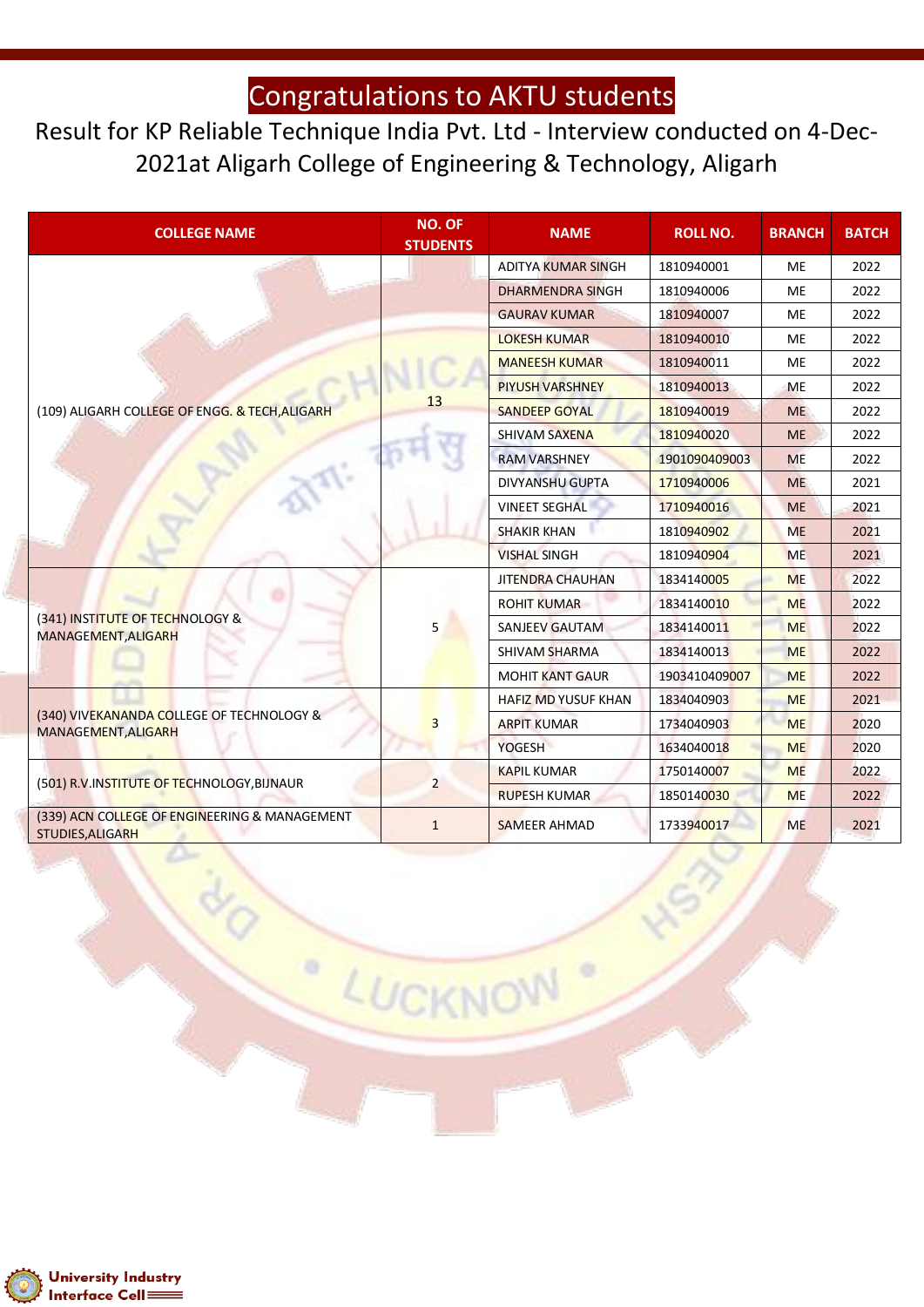Result for KP Reliable Technique India Pvt. Ltd - Interview conducted on 16-Sept-2021 at KIPM College of Engineering, Gorakhpur

| <b>COLLEGE NAME</b>                                                               | <b>NO. OF</b><br><b>STUDENTS</b> | <b>NAME</b>                | <b>ROLL NO.</b> | <b>BATCH</b> |
|-----------------------------------------------------------------------------------|----------------------------------|----------------------------|-----------------|--------------|
|                                                                                   |                                  | AJY KUMAR CHAUHAN          | 1775140004      | 2021         |
|                                                                                   |                                  | <b>AKASH SINGH</b>         | 1775140005      | 2021         |
|                                                                                   |                                  | <b>ANIKET KASHYAP</b>      | 1775140008      | 2021         |
|                                                                                   |                                  | <b>ARYAN KUMAR</b>         | 1775140014      | 2021         |
|                                                                                   |                                  | <b>HIMANSHU GOND</b>       | 1775140021      | 2021         |
|                                                                                   |                                  | <b>KRISHNA KUMAR GUPTA</b> | 1775140025      | 2021         |
| (751) KIPM COLLEGE OF ENGG. & TECHNOLOGY, GORAKHPUR                               | 13                               | <b>ABHISHEK MAURYA</b>     | 1875140003      | 2022         |
|                                                                                   |                                  | <b>AMAN GUPTA</b>          | 1875140007      | 2022         |
|                                                                                   |                                  | <b>ASHUTOSH BHATT</b>      | 1875140014      | 2022         |
|                                                                                   |                                  | <b>GANESH</b>              | 1875140021      | 2022         |
|                                                                                   |                                  | RAJANEESH SHUKLA           | 1875140034      | 2022         |
|                                                                                   |                                  | SATISH KUSHWAHA            | 1875140038      | 2022         |
|                                                                                   |                                  | <b>UMESH YADAV</b>         | 1675140052      | 2020         |
|                                                                                   |                                  | <b>MAHESH GUPTA</b>        | 1852540044      | 2022         |
| (525) BUDDHA INSTITUTE OF TECHNOLOGY, GORAKHPUR                                   | 3                                | NIRANJAN KUMAR YADAV       | 1852540052      | 2022         |
|                                                                                   |                                  | <b>RAMNATH SINGH</b>       | 1852540071      | 2022         |
|                                                                                   |                                  | <b>MANISH KUMAR YADAV</b>  | 1803240080      | 2022         |
| (032) ABES ENGG.COLLEGE, GHAZIABAD                                                | $\overline{2}$                   | <b>GIRISH PANDEY</b>       | 1900320409005   | 2022         |
| (056) BABU BANARASI DAS NORTHERN INDIA INSTITUTE OF<br><b>TECHNOLOGY, LUCKNOW</b> | $\mathbf{1}$                     | <b>AJAY KUMAR</b>          | 1705640005      | 2021         |
| (362) LUCKNOW INSTITUTE OF TECHNOLOGY, LUCKNOW                                    | $\mathbf{1}$                     | <b>PRAFULL SINGH</b>       | 1736240010      | 2021         |

LUCKNO

 $\circ$ 

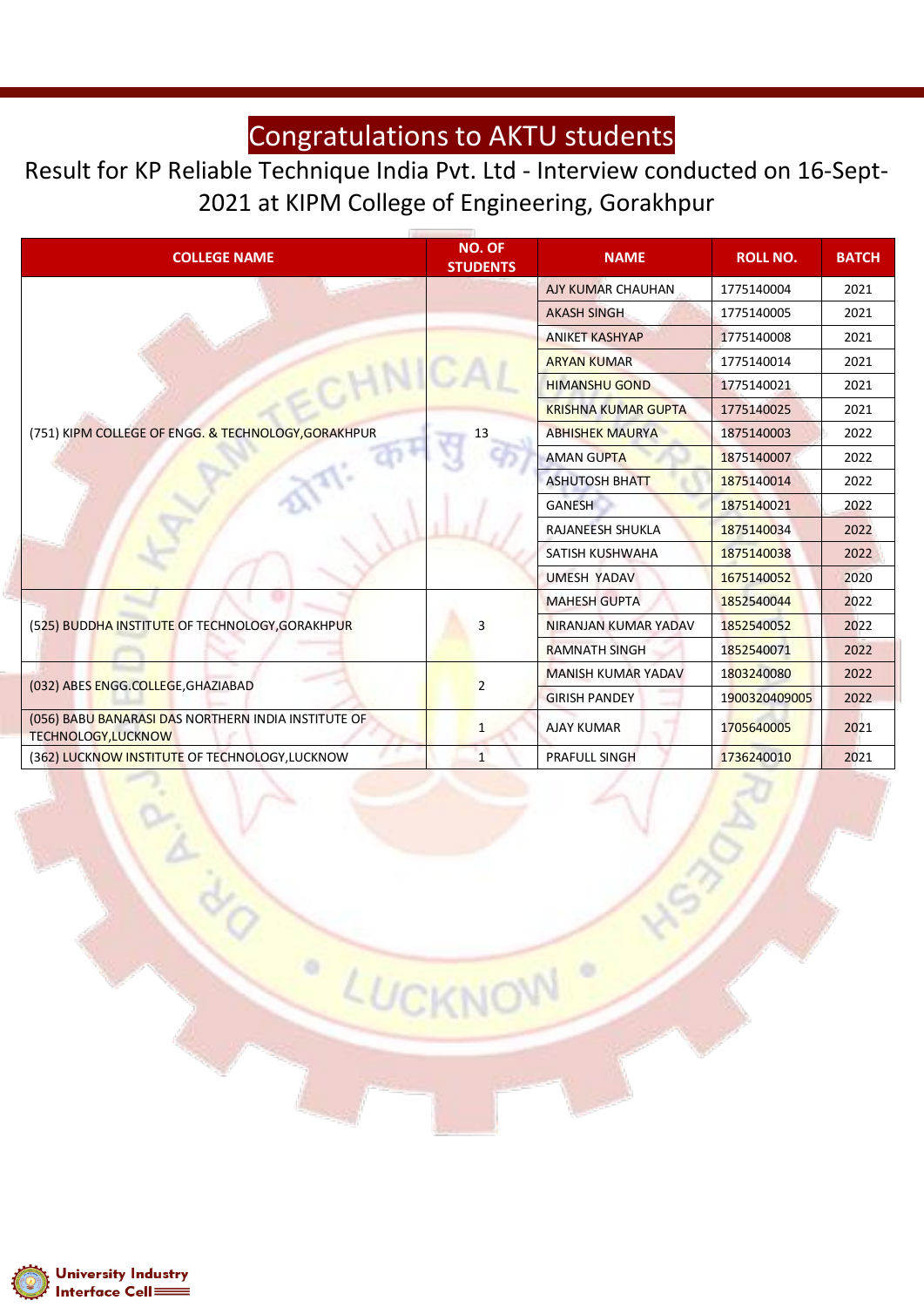#### Result for KP Reliable Technique India Pvt. Ltd - Interview conducted on 1-Oct-2021 at Apollo Institute of Technology, Kanpur

**Brasilian** 

| <b>NO. OF</b><br><b>COLLEGE NAME</b><br><b>STUDENTS</b>                 |                | <b>NAME</b>                        | <b>ROLL NO.</b> | <b>BRANCH</b> |
|-------------------------------------------------------------------------|----------------|------------------------------------|-----------------|---------------|
|                                                                         |                | SHASHIKANT SRIVASTAV               | 1852540092      | ME            |
|                                                                         |                | <b>RAJU PRASAD</b>                 | 1852540069      | <b>ME</b>     |
|                                                                         |                | <b>RUPENDRA PRAJAPATI</b>          | 1852540077      | ME            |
|                                                                         |                | <b>RUPESH PANDEY</b>               | 1852540078      | ME            |
|                                                                         |                | <b>SAKSHAM YADAV</b>               | 1852540079      | <b>ME</b>     |
|                                                                         |                | <b>SHIVAM KUMAR</b>                | 1852540094      | <b>ME</b>     |
|                                                                         |                | <b>SUNY DUTT TRIPATHI</b>          | 1852540104      | <b>ME</b>     |
| (525) BUDDHA INSTITUTE OF TECHNOLOGY, GORAKHPUR                         |                | <b>SURAJ JAISWAL</b>               | 1852540105      | ME            |
|                                                                         |                | <b>VAIBHAV KUMAR</b><br>SRIVASTAVA | 1852540109      | <b>ME</b>     |
|                                                                         |                | <b>VAIBHAVA DWIVEDI</b>            | 1852540111      | <b>ME</b>     |
|                                                                         |                | YASH JAISWAL                       | 1852540123      | <b>ME</b>     |
|                                                                         |                | <b>RAMNATH SINGH</b>               | 1852540071      | <b>ME</b>     |
|                                                                         |                | <b>MAHESH GUPTA</b>                | 1852540044      | <b>ME</b>     |
|                                                                         |                | NIRANJAN KUMAR YADAV               | 1852540052      | <b>ME</b>     |
| (353) APOLLO INSTITUTE OF TECHNOLOGY, KANPUR                            | 4              | <b>ABHISHEK KUMAR</b>              | 1835340002      | <b>ME</b>     |
|                                                                         |                | <b>RAHUL SINGH</b>                 | 1735340011      | <b>ME</b>     |
|                                                                         |                | <b>HARSH KUMAR</b>                 | 1835340005      | <b>ME</b>     |
|                                                                         |                | SIDDHARTHA KUSHWAHA                | 1835340011      | <b>ME</b>     |
|                                                                         | 4              | <b>AKASH RAJBHAR</b>               | 1842840006      | <b>ME</b>     |
|                                                                         |                | SOORAJ SAROJ                       | 1842840030      | <b>ME</b>     |
| (428) KASHI INSTITUTE OF TECHNOLOGY, VARANASI                           |                | <b>ADARSH KUMAR</b>                | 1842840004      | <b>ME</b>     |
|                                                                         |                | <b>AMIT KUMAR</b>                  | 1904280409002   | <b>ME</b>     |
| (164) PRANVEER SINGH INSTITUTE OF TECHNOLOGY, KANPUR                    | $\overline{2}$ | <b>HIMANSHU SINGH</b>              | 1816440052      | <b>ME</b>     |
|                                                                         |                | <b>AMIT SINGH</b>                  | 1816440014      | ME            |
| (501) R.V. INSTITUTE OF TECHNOLOGY, BIJNAUR                             |                | MD IMROJ ALAM                      | 1850140019      | <b>ME</b>     |
|                                                                         | $\overline{2}$ | <b>ANAND TIWARI</b>                | 1850140007      | ME            |
|                                                                         |                | <b>ROHIT KUMAR</b>                 | 1804640037      | <b>ME</b>     |
| (046) MAHARANA PRATAP ENGINEERING COLLEGE, KANPUR                       | 2              | <b>ASHAVANI</b>                    | 1804640013      | ME            |
| (719) AXIS INSTITUTE OF TECHNOLOGY & MANAGEMENT, KANPUR                 | $\mathbf{1}$   | <b>SANDARSH SRIVASTAV</b>          | 1871940042      | ME            |
| (283) LDC INSTITUTE OF TECHNICAL STUDIES, ALLAHABAD                     | 1              | <b>SURYA PRAKASH</b>               | 1902830409026   | ME            |
| (429) NARAINA VIDYA PEETH ENGINEERING & MANAGEMENT<br>INSTITUTE, KANPUR | $\mathbf{1}$   | <b>SUMIT KUMAR</b>                 | 1842940014      | ME            |
| (165) KANPUR INSTITUTE OF TECHNOLOGY, KANPUR                            | $\mathbf{1}$   | PRADEEP KUMAR                      | 1816540017      | ME            |
| (110) INSTITUTE OF ENGG. & RURAL TECHNOLOGY, ALLAHABAD                  | $\mathbf{1}$   | <b>ANUJ SINGH YADAV</b>            | 1811040013      | ME            |
| (471) ESHAN COLLEGE OF ENGINEERING, MATHURA                             | $\mathbf{1}$   | <b>JITENDRA KUMAR</b>              | 1647140025      | ME            |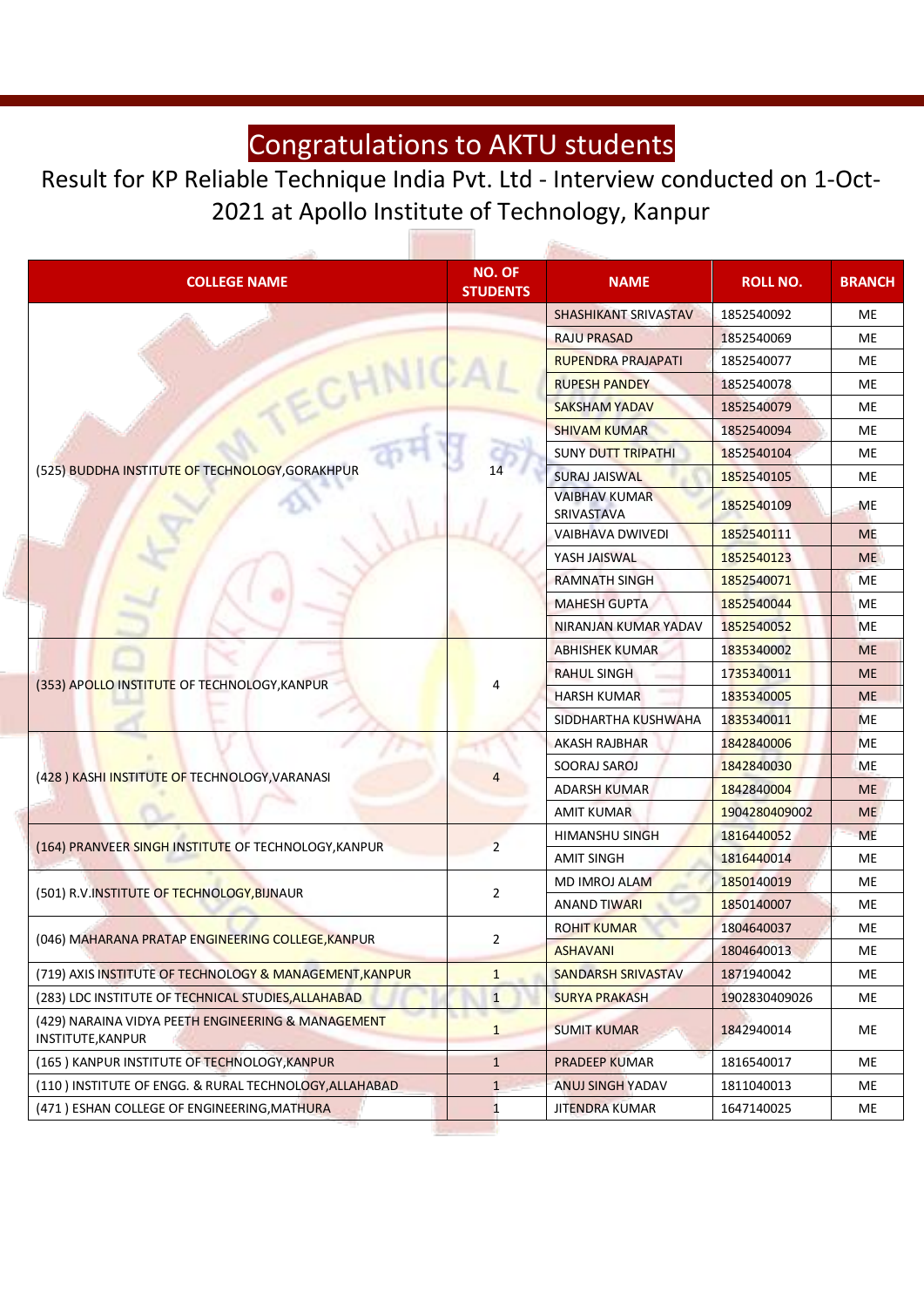Result for KP Reliable Technique India Pvt. Ltd - Interview conducted on 28-Sept-2021 at Accurate Institute of Management and Technology, Greater Noida

| <b>COLLEGE NAME</b>                                                               | <b>NO. OF</b><br><b>STUDENTS</b> | <b>NAME</b>                     | <b>ROLL NO.</b> | <b>BRANCH</b> | <b>BATCH</b> |
|-----------------------------------------------------------------------------------|----------------------------------|---------------------------------|-----------------|---------------|--------------|
|                                                                                   |                                  | <b>AYUSH KUMAR</b>              | 1747170005      | <b>ME</b>     | 2022         |
|                                                                                   |                                  | <b>GULSHAN KUMAR</b>            | 1747140008      | МE            | 2022         |
|                                                                                   |                                  | <b>KAPIL AGRAWAL</b>            | 1747140010      | ME            | 2022         |
|                                                                                   |                                  | <b>GAURI SHANKAR</b>            | 1747140007      | <b>ME</b>     | 2022         |
| (471) ESHAN COLLEGE OF ENGINEERING, MATHURA                                       |                                  | <b>VIJAY</b>                    | 1747140025      | <b>ME</b>     | 2022         |
|                                                                                   |                                  | <b>TEJVEER YADAV</b>            | 1712640015      | <b>ME</b>     | 2022         |
|                                                                                   |                                  | <b>MOHIT</b>                    | 1847140906      | <b>ME</b>     | 2022         |
|                                                                                   |                                  | <b>KARAN KUMAR</b>              | 1747140011      | <b>ME</b>     | 2022         |
|                                                                                   |                                  | <b>AKASH SINGH</b>              | 1852540012      | <b>ME</b>     | 2021         |
|                                                                                   |                                  | <b>HARIOM SHUKLA</b>            | 1852540035      | <b>ME</b>     | 2021         |
|                                                                                   |                                  | <b>IQBAL ANSARI</b>             | 1852540036      | <b>ME</b>     | 2021         |
| (525) BUDDHA INSTITUTE OF<br>TECHNOLOGY, GORAKHPUR                                | $\overline{7}$                   | <b>KRISHNA KUMAR GUPTA</b>      | 1852540040      | <b>ME</b>     | 2021         |
|                                                                                   |                                  | <b>MUNNA GOND</b>               | 1852540050      | <b>ME</b>     | 2021         |
|                                                                                   |                                  | PRIYANSHU YADAV                 | 1852540062      | <b>ME</b>     | 2021         |
|                                                                                   |                                  | <b>RAHUL SHARMA</b>             | 1852540064      | <b>ME</b>     | 2021         |
| (840) RAJKIYA ENGINEERING COLLEGE, MAINPURI                                       |                                  | <b>VIKAS PRASAD</b>             | 1784040056      | <b>ME</b>     | 2021         |
|                                                                                   | 4                                | <b>VIVEK RANJAN</b>             | 1784040062      | <b>ME</b>     | 2021         |
|                                                                                   |                                  | <b>RAHUL KUMAR</b>              | 1784040029      | <b>ME</b>     | 2021         |
|                                                                                   |                                  | <b>HARENDRA SINGH</b>           | 1784040018      | <b>ME</b>     | 2021         |
|                                                                                   |                                  | <b>PRASAD VICKY SHYAMBIHARI</b> | 1816140017      | <b>ME</b>     | 2020         |
| (161) KRISHNA ENGG. COLLEGE, GHAZIABAD                                            | 3                                | <b>ANSH SRIVASTAV</b>           | 1816140004      | <b>ME</b>     | 2022         |
|                                                                                   |                                  | <b>RISHI SHARMA</b>             | 1816140019      | <b>ME</b>     | 2022         |
|                                                                                   | 3                                | <b>TANU PRAKASH SINGH</b>       | 1722540025      | <b>ME</b>     | 2021         |
| (225) ACCURATE INSTITUTE OF MANAGEMENT &<br><b>TECHNOLOGY, GAUTAM BUDDH NAGAR</b> |                                  | MD.AYAZ                         | 1622540019      | <b>ME</b>     | 2020         |
|                                                                                   |                                  | <b>MAYANK KUMAR</b>             | 1622540016      | <b>ME</b>     | 2020         |
| (501) R.V.INSTITUTE OF TECHNOLOGY, BIJNAUR                                        | $\overline{2}$                   | <b>VACHAN SINGH</b>             | 1905010409004   | <b>ME</b>     | 2020         |
|                                                                                   |                                  | SAHIN CHAUHAN                   | 1850140031      | <b>ME</b>     | 2022         |
| (030) INDERPRASTHA ENGG. COLLEGE, GHAZIABAD                                       | $\overline{2}$                   | <b>MAHTAB ALAM</b>              | 1703040030      | <b>ME</b>     | 2021         |
|                                                                                   |                                  | <b>ANAND KUMAR YADAV</b>        | 1703040011      | ME            | 2021         |
| (139) KALICHARAN NIGAM INSTITUTE OF                                               | $\overline{2}$                   | <b>ROHIT YADAV</b>              | 1713940039      | МE            | 2021         |
| TECHNOLOGY, BANDA                                                                 |                                  | <b>ASHUTOSH DWIVEDI</b>         | 1713940013      | МE            | 2021         |
| (373) NEELKANTH INSTITUTE OF TECHNOLOGY, MEERUT                                   | 2                                | <b>KULDEEP KUMAR</b>            | 1737340006      | МE            | 2021         |
|                                                                                   |                                  | <b>RAVI KUMAR</b>               | 1737340014      | МE            | 2021         |
| (143) I.M.S. ENGINEERING COLLEGE, GHAZIABAD                                       | $\overline{2}$                   | PRIYANSHU KUMAR                 | 1814340032      | МE            | 2022         |
|                                                                                   |                                  | <b>KHUSHAL SINGH</b>            | 1814340016      | МE            | 2022         |
| (090) I.E.C. COLLEGE OF ENGINEERING &                                             | $\overline{2}$                   | <b>ATUL KUMAR</b>               | 1709040006      | МE            | 2021         |
| TECHNOLOGY, GAUTAM BUDDH NAGAR                                                    |                                  | ASHUTOSH KUSHWAH                | 1709040004      | ME            | 2021         |
| (187) FEROZ GANDHI INSTITUTE OF ENGINEERING<br>&TECHNOLOGY, RAIBAREILLY           | $\mathbf{1}$                     | <b>ASLAM HUSSAIN</b>            | 1718740017      | ME            | 2021         |
| (032) ABES ENGG.COLLEGE, GHAZIABAD                                                | $\mathbf{1}$                     | ARHAM SIDDIQUI                  | 1703240031      | МE            | 2022         |
| (736) RAJKIYA ENGINEERING COLLEGE, AZAMGARH                                       | $\mathbf{1}$                     | <b>ALHARIS</b>                  | 1673640006      | ME            | 2020         |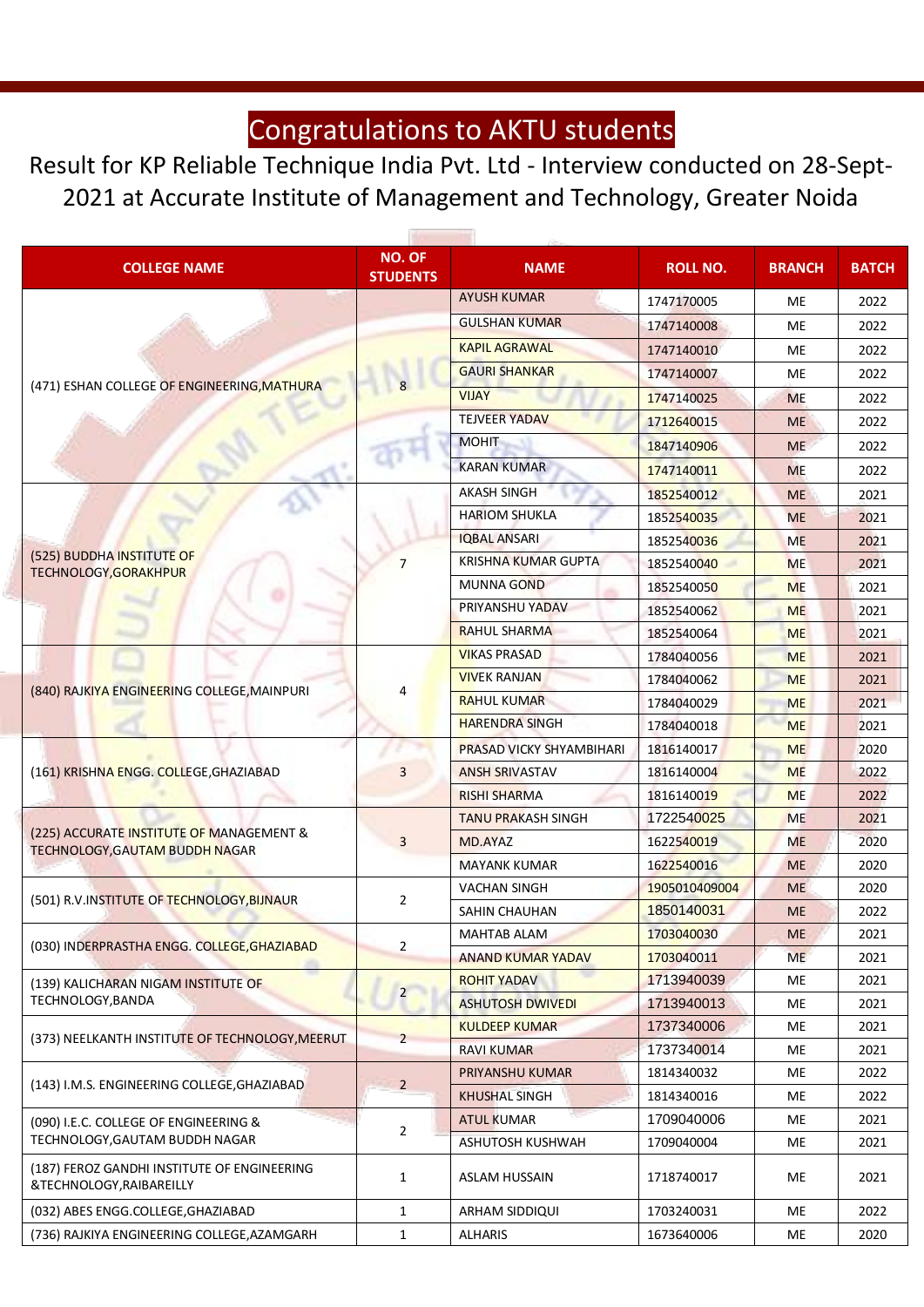#### Result for KP Reliable Technique India Pvt. Ltd - Interview conducted on 17-Sept-2021 at Kanpur Institute of Technology, Kanpur

| <b>COLLEGE NAME</b>                                                      |   | <b>NO. OF</b><br><b>STUDENTS</b> | <b>NAME</b>                  | <b>ROLL NO.</b> | <b>BRANCH</b> | <b>BATCH</b> |
|--------------------------------------------------------------------------|---|----------------------------------|------------------------------|-----------------|---------------|--------------|
|                                                                          |   | <b>SHOBHIT UPADHYAY</b>          | 1616540050                   | ME              | 2021          |              |
|                                                                          |   |                                  | <b>ALOK KUMAR RAHI</b>       | 1816540002      | <b>ME</b>     | 2022         |
|                                                                          |   |                                  | <b>ASHISH KUMAR GAUTAM</b>   | 1816540006      | ME            | 2022         |
|                                                                          |   |                                  | LAXMI                        | 1816540016      | ME            | 2022         |
| (165) KANPUR INSTITUTE OF TECHNOLOGY, KANPUR                             |   |                                  | <b>RAVI KUMAR SHARMA</b>     | 1816540020      | <b>ME</b>     | 2022         |
|                                                                          |   |                                  | <b>SARVENDRA PANDEY</b>      | 1816540023      | <b>ME</b>     | 2022         |
|                                                                          |   |                                  | <b>SHIV KUMAR</b>            | 1816540024      | <b>ME</b>     | 2022         |
|                                                                          |   |                                  | <b>SUNIL KUMAR</b>           | 1816540026      | <b>ME</b>     | 2022         |
|                                                                          |   |                                  | <b>ANKIT GAUTAM</b>          | 1716440014      | <b>ME</b>     | 2021         |
|                                                                          |   |                                  | <b>ARCHIT SACHAN</b>         | 1716440021      | <b>ME</b>     | 2021         |
| (164) PRANVEER SINGH INSTITUTE OF<br><b>TECHNOLOGY, KANPUR</b>           |   |                                  | <b>ARPIT SACHAN</b>          | 1716440022      | <b>ME</b>     | 2021         |
|                                                                          | 6 | <b>ARSHAD KHAN</b>               | 1716440023                   | <b>ME</b>       | 2021          |              |
|                                                                          |   | <b>DILEEP YADAV</b>              | 1716440039                   | <b>ME</b>       | 2021          |              |
|                                                                          |   | DURGESH OJHA                     | 1816440043                   | <b>ME</b>       | 2022          |              |
|                                                                          |   |                                  | <b>ARPIT DWIVEDI</b>         | 1713940011      | <b>ME</b>     | 2021         |
| (139) KALICHARAN NIGAM INSTITUTE OF                                      |   | 4                                | <b>JIGAR SINGH</b>           | 1713940020      | <b>ME</b>     | 2021         |
| <b>TECHNOLOGY, BANDA</b>                                                 |   |                                  | <b>PRADEEP TRIPATHI</b>      | 1713940034      | <b>ME</b>     | 2021         |
|                                                                          |   |                                  | <b>AJAY KUMAR</b>            | 1713940004      | <b>ME</b>     | 2021         |
|                                                                          |   |                                  | <b>ABHISHEK PRAJAPATI</b>    | 1647140001      | <b>ME</b>     | 2020         |
| (471) ESHAN COLLEGE OF ENGINEERING, MATHURA                              |   | $\overline{2}$                   | <b>JATAV VIKASH TULSIDAS</b> | 1647140021      | <b>ME</b>     | 2020         |
|                                                                          |   |                                  | <b>AMIT KRISHANAN</b>        | 1784040003      | <b>ME</b>     | 2021         |
| (840) RAJKIYA ENGINEERING COLLEGE, MAINPURI                              |   | $\overline{2}$                   | <b>MAHESH PRASAD</b>         | 1784040022      | <b>ME</b>     | 2021         |
| (065) B.S.A. COLLEGE OF ENGINEERING &<br><b>TECHNOLOGY, MATHURA</b>      |   | $\mathbf{1}$                     | PRATEEK SHARMA               | 1606540048      | <b>ME</b>     | 2020         |
| (348) PSIT COLLEGE OF ENGINEERING, KANPUR                                |   | $\mathbf{1}$                     | <b>NARENDRA YADAV</b>        | 1834840027      | <b>ME</b>     | 2022         |
| (428) KASHI INSTITUTE OF TECHNOLOGY, VARANASI                            |   | $\mathbf{1}$                     | <b>ABHISHEK GIRI</b>         | 1842840001      | <b>ME</b>     | 2022         |
| (648) BABU SUNDER SINGH INSTITUTE OF TECHNOLOGY<br>& MANAGEMENT, LUCKNOW |   | $\mathbf{1}$                     | SHIVAM YADAV                 | 1764840012      | <b>ME</b>     | 2021         |
| (734) RAJKIYA ENGINEERING COLLEGE, BANDA                                 |   | $\mathbf{1}$                     | <b>ANKIT KUMAR VERMA</b>     | 1673440008      | <b>ME</b>     | 2020         |

 $LU$ 

CKN

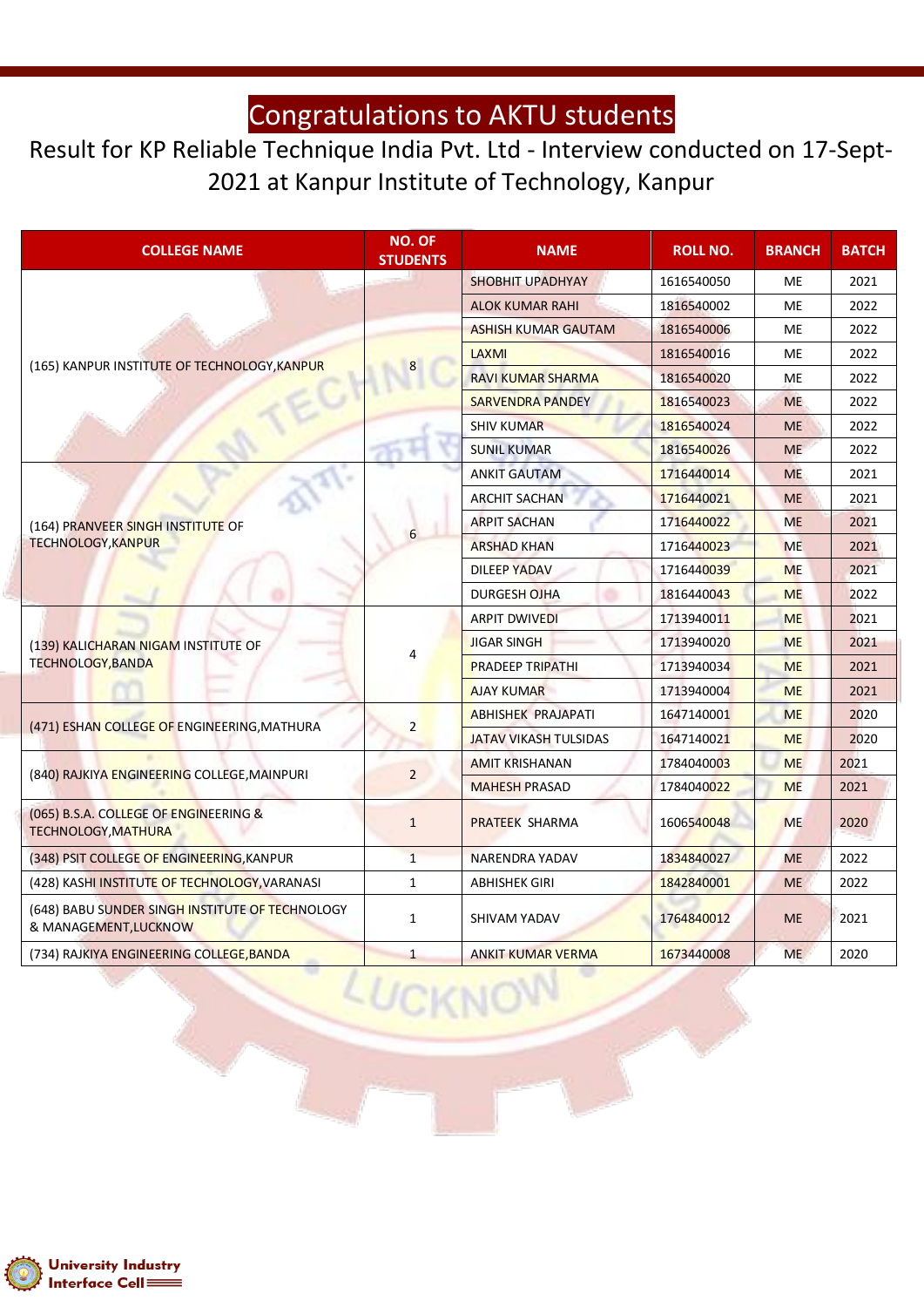Result for KP Reliable Technique India Pvt. Ltd - Interview conducted on 17-Aug-2021 at B.N. College of Engineering and Technology, Lucknow

| <b>COLLEGE NAME</b>                                                                       | <b>NO. OF</b><br><b>STUDENTS</b> | <b>NAME</b>                         | <b>ROLL NO.</b> | <b>BATCH</b> |
|-------------------------------------------------------------------------------------------|----------------------------------|-------------------------------------|-----------------|--------------|
| (465) HIMALAYAN INSTITUTE OF TECHNOLOGY &                                                 |                                  | <b>PANKAJ KUMAR</b><br><b>VERMA</b> | 1746540009      | 2021         |
| MANAGEMENT, LUCKNOW                                                                       | $\overline{3}$                   | <b>SHAILESH YADAV</b>               | 1746540018      | 2021         |
|                                                                                           |                                  | <b>NAUSHAD AHMAD</b>                | 1846540908      | 2021         |
|                                                                                           |                                  | <b>ABHISHEK SHUKLA</b>              | 1784040001      | 2021         |
| (840) RAJKIYA ENGINEERING COLLEGE, MAINPURI                                               |                                  | <b>ANKIT</b>                        | 1784040006      | 2021         |
|                                                                                           |                                  | <b>ANURAG PATEL</b>                 | 1784040010      | 2021         |
|                                                                                           |                                  | <b>AJIT KUMAR MAURYA</b>            | 1711045001      | 2021         |
| (110) INSTITUTE OF ENGG. & RURAL TECHNOLOGY, ALLAHABAD                                    |                                  | <b>SULTAN ANSARI</b>                | 1811045907      | 2021         |
|                                                                                           |                                  | <b>ANKIT YADAV</b>                  | 1743140011      | 2021         |
| (431) B.N.COLLEGE OF ENGINEERING & TECHNOLOGY(BNCET), LUCKNOW                             |                                  | <b>PANKAJ YADAV</b>                 | 1743140043      | 2021         |
| (002) FACULTY OF ENGG, AGRA COLLEGE, AGRA                                                 | $\mathbf{1}$                     | <b>MOHIT KUSHWAH</b>                | 1600240028      | 2020         |
| (027) AJAY KUMAR GARG ENGG. COLLEGE, GHAZIABAD                                            | 1                                | <b>VASHISHT DEV</b>                 | 1602740172      | 2020         |
| (056) BABU BANARASI DAS NORTHERN INDIA INSTITUTE OF<br>TECHNOLOGY, LUCKNOW                | $\mathbf{1}$                     | <b>ABHISHEK TRIPATHI</b>            | 1705640001      | 2021         |
| (065) B.S.A. COLLEGE OF ENGINEERING & TECHNOLOGY, MATHURA                                 | $\mathbf{1}$                     | YASH PAL                            | 1706540912      | 2020         |
| (139) KALICHARAN NIGAM INSTITUTE OF TECHNOLOGY, BANDA                                     | $\mathbf{1}$                     | <b>GYAN PRAKASH</b>                 | 1713940016      | 2021         |
| (141) SAGAR INSTITUTE OF TECHNOLOGY & MANAGEMENT, BARABANKI                               | $\mathbf{1}$                     | <b>VIVEK KUMAR</b>                  | 1714140033      | 2021         |
| (144) PRASAD INSTITUTE OF TECHNOLOGY, JAUNPUR                                             | 1                                | <b>ANUJ KUMAR</b><br><b>MAURYA</b>  | 1714440007      | 2021         |
| (196) COLLEGE OF ENGINEERING SCIENCE & TECHNOLOGY, LUCKNOW                                | $\mathbf{1}$                     | <b>AMIT SINGH</b>                   | 1719640003      | 2021         |
| (361) R.R.INSTITUTE OF MODERN TECHNOLOGY, LUCKNOW                                         | $\mathbf{1}$                     | <b>ANKIT VERMA</b>                  | 1636140014      | 2020         |
| (362) LUCKNOW INSTITUTE OF TECHNOLOGY, LUCKNOW                                            | $\mathbf{1}$                     | NITYANAND YADAV                     | 1736240007      | 2021         |
| (473) G.C.R.G. MEMORIAL TRUST'S GROUP OF INSTITUTIONS, FACULTY OF<br>ENGINEERING, LUCKNOW | 1                                | <b>VIVEK GAUTAM</b>                 | 1747340035      | 2021         |

LUCKNO

 $\circ$ 

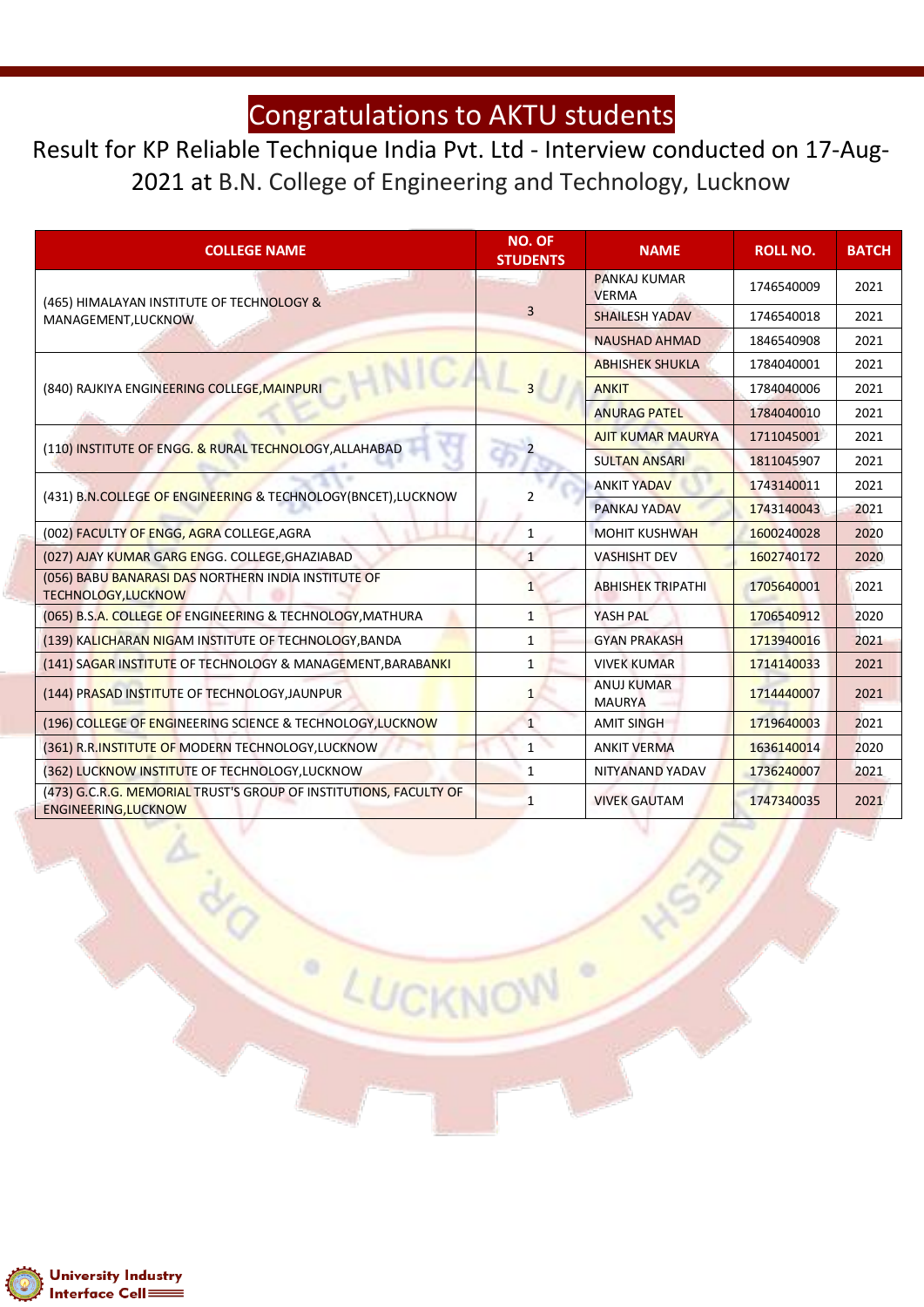Result for KP Reliable Technique India Pvt. Ltd - Interview conducted on 12-Aug-2021 & 13 Aug-2021 at Shambhunath Institute of Engineering and Technology, Prayagraj & Ashoka Institute of Technology and Management, Varanasi

| <b>COLLEGE NAME</b>                                                                     | <b>NO. OF</b><br><b>STUDENTS</b> | <b>NAME</b>                  | <b>ROLL NO.</b> | <b>BRANCH</b> |
|-----------------------------------------------------------------------------------------|----------------------------------|------------------------------|-----------------|---------------|
|                                                                                         |                                  | <b>AMAN KUMAR SINGH</b>      | 1716240002      | 2021          |
|                                                                                         |                                  | <b>ASHISH KUMAR YADAV</b>    | 1716240006      | 2021          |
|                                                                                         |                                  | <b>KULDEEP MISHRA</b>        | 1716240011      | 2021          |
|                                                                                         |                                  | <b>MD JAWED SHEKH</b>        | 1716240013      | 2021          |
|                                                                                         |                                  | <b>MOHAMMAD SAIF</b>         | 1716240014      | 2021          |
| (162) SHAMBHU NATH INSTITUTE OF ENGG. &<br>TECHNOLGY, ALLAHABAD                         | 11                               | <b>NITIN SHUKLA</b>          | 1716240017      | 2021          |
|                                                                                         |                                  | PIYUSH NARAYAN MISHRA        | 1716240019      | 2021          |
|                                                                                         |                                  | <b>SARVESH MISHRA</b>        | 1716240026      | 2021          |
|                                                                                         |                                  | <b>VAIBHAV SINGH PARIHAR</b> | 1716240035      | 2021          |
|                                                                                         |                                  | <b>VIKASH SINGH</b>          | 1716240036      | 2021          |
|                                                                                         |                                  | RAHEESH KUMAR SINGH          | 1716240022      | 2021          |
|                                                                                         |                                  | DEVENDRA MADDHESIYA          | 1684040016      | 2020          |
|                                                                                         |                                  | <b>AMRIT LAL</b>             | 1784040004      | 2021          |
| (840) RAJKIYA ENGINEERING COLLEGE, MAINPURI                                             |                                  | <b>VIKAS PANDEY</b>          | 1784040055      | 2021          |
|                                                                                         |                                  | <b>GAURAV SRIVASTAVA</b>     | 1784040016      | 2021          |
|                                                                                         |                                  | DHEERAJ KUMAR                | 1784040014      | 2021          |
|                                                                                         |                                  | <b>SACHIN PAL</b>            | 1784040032      | 2021          |
|                                                                                         |                                  | <b>SUMIT GUPTA</b>           | 1784040048      | 2021          |
|                                                                                         | 3                                | <b>ABHISHEK</b>              | 1714440001      | 2021          |
| (144) PRASAD INSTITUTE OF TECHNOLOGY, JAUNPUR                                           |                                  | <b>AKASH YADAV</b>           | 1714440005      | 2021          |
|                                                                                         |                                  | SHIVAM RAI                   | 1714440018      | 2021          |
|                                                                                         |                                  | <b>ADITYA KR. RAY</b>        | 1738440004      | 2021          |
| (384) SARASWATI HIGHER EDUCATION & TECHNICAL<br><b>COLLEGE OF ENGINEERING, VARANASI</b> | 3                                | <b>AMIT KUMAR RAO</b>        | 1738440009      | 2021          |
|                                                                                         |                                  | <b>VINIT KUMAR</b>           | 1738440056      | 2021          |
|                                                                                         |                                  | KM.DOLLY KUSHWAH             | 1747140012      | 2021          |
| (471) ESHAN COLLEGE OF ENGINEERING, MATHURA                                             | 3                                | SAURABH SINGH                | 1747140020      | 2021          |
|                                                                                         |                                  | ANKIT SHARMA                 | 1747140004      | 2021          |
|                                                                                         |                                  | SATENDRA KUMAR TRIPATHI      | 1852540917      | 2021          |
| (525) BUDDHA INSTITUTE OF TECHNOLOGY, GORAKHPUR                                         | $\overline{\mathbf{3}}$          | <b>DANISH SAJJAD</b>         | 1752540040      | 2021          |
|                                                                                         |                                  | <b>PRADEEP PASWAN</b>        | 1752540066      | 2021          |
|                                                                                         |                                  | <b>AHMAD FARAZ</b>           | 1664140004      | 2020          |
| (641) ASHOKA INSTITUTE OF TECHNOLOGY &<br>MANAGEMENT, VARANASI                          | 3                                | <b>ABHISHEK VERMA</b>        | 1864140901      | 2021          |
|                                                                                         |                                  | <b>AMIT KUMAR</b>            | 1664140007      | 2020          |
| (139) KALICHARAN NIGAM INSTITUTE OF                                                     | $\overline{2}$                   | <b>KULDEEP KUSHWAHA</b>      | 1713940023      | 2021          |
| TECHNOLOGY, BANDA                                                                       |                                  | <b>SHIVANK MISHRA</b>        | 1813940905      | 2021          |